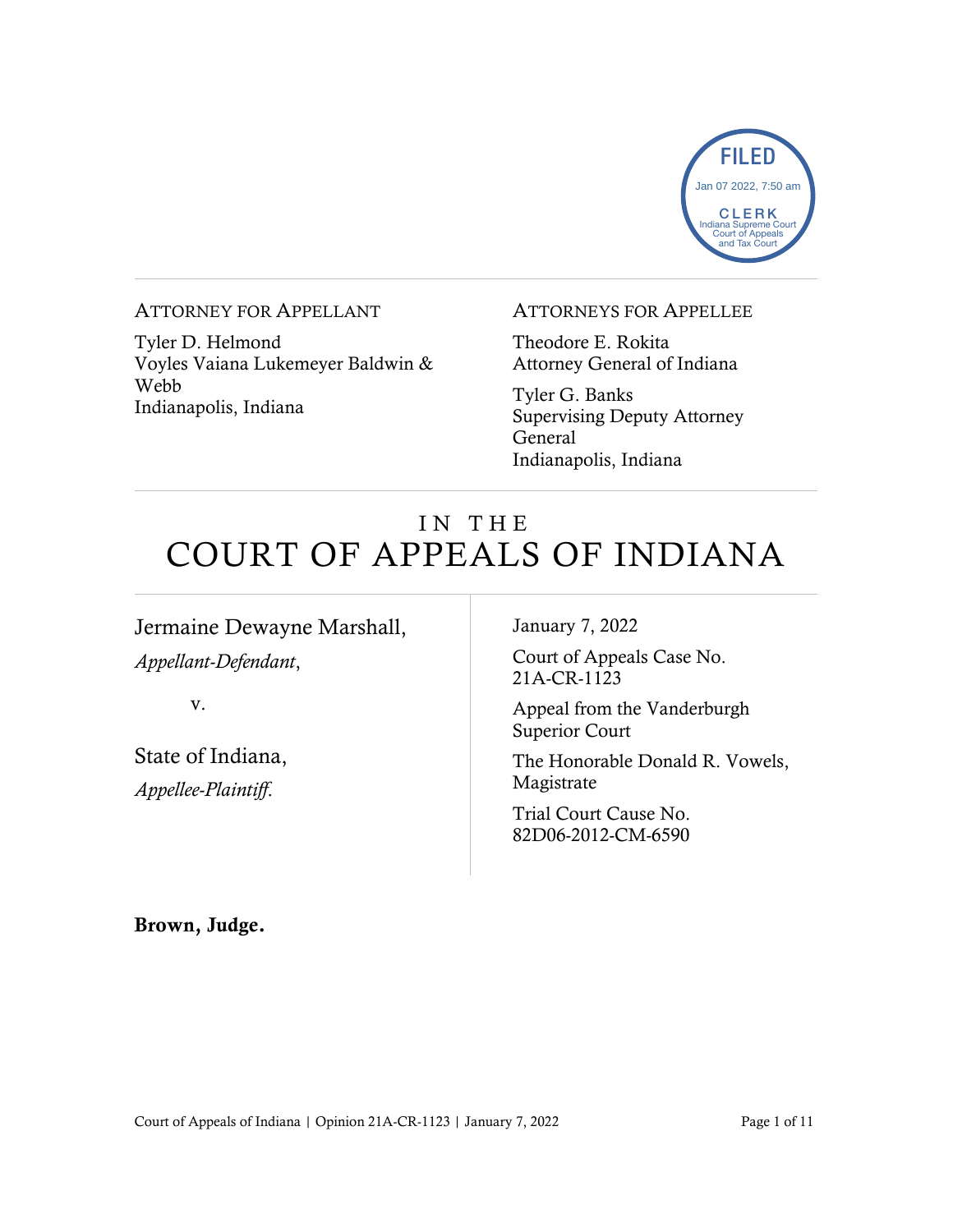[1] Jermaine Dewayne Marshall appeals his conviction for criminal trespass as a class A misdemeanor and asserts that his waiver of his right to counsel was not knowing, voluntary, and intelligent and that he was denied due process. We agree and reverse.

## *Facts and Procedural History*

- [2] On December 18, 2020, the State charged Marshall with criminal trespass as a class A misdemeanor and criminal mischief as a class B misdemeanor and the trial court held an initial hearing. The court informed Marshall of his rights, including the rights to be represented by an attorney and to be appointed an attorney if he could not afford one. Marshall indicated that he understood his rights and asked the court to appoint him counsel because he was going to lose his job "pretty soon" and could not afford the "\$1,000.00 bond for the main Level 6." Transcript Volume II at 9. The prosecutor stated that he was going to recommend a \$100 bond. Upon questioning by the court, Marshall indicated that he would be able to post that amount and the court set bond in the amount of \$100. The court asked Marshall if he thought he would be able to return to work, if he wanted some time to hire someone, or if he was asking that the court appoint him counsel. Marshall asked the court to appoint him counsel "just in case." *Id.* at 11. The court indicated it would appoint a public defender and scheduled a hearing.
- Court of Appeals of Indiana | Opinion 21A-CR-1123 | January 7, 2022 Page 2 of 11 [3] On February 4, 2021, the court held a hearing. Marshall's counsel indicated that Marshall was held on a felony, Marshall did not want to discuss that case with him, and Marshall had posted bond in this case on December 23, 2020.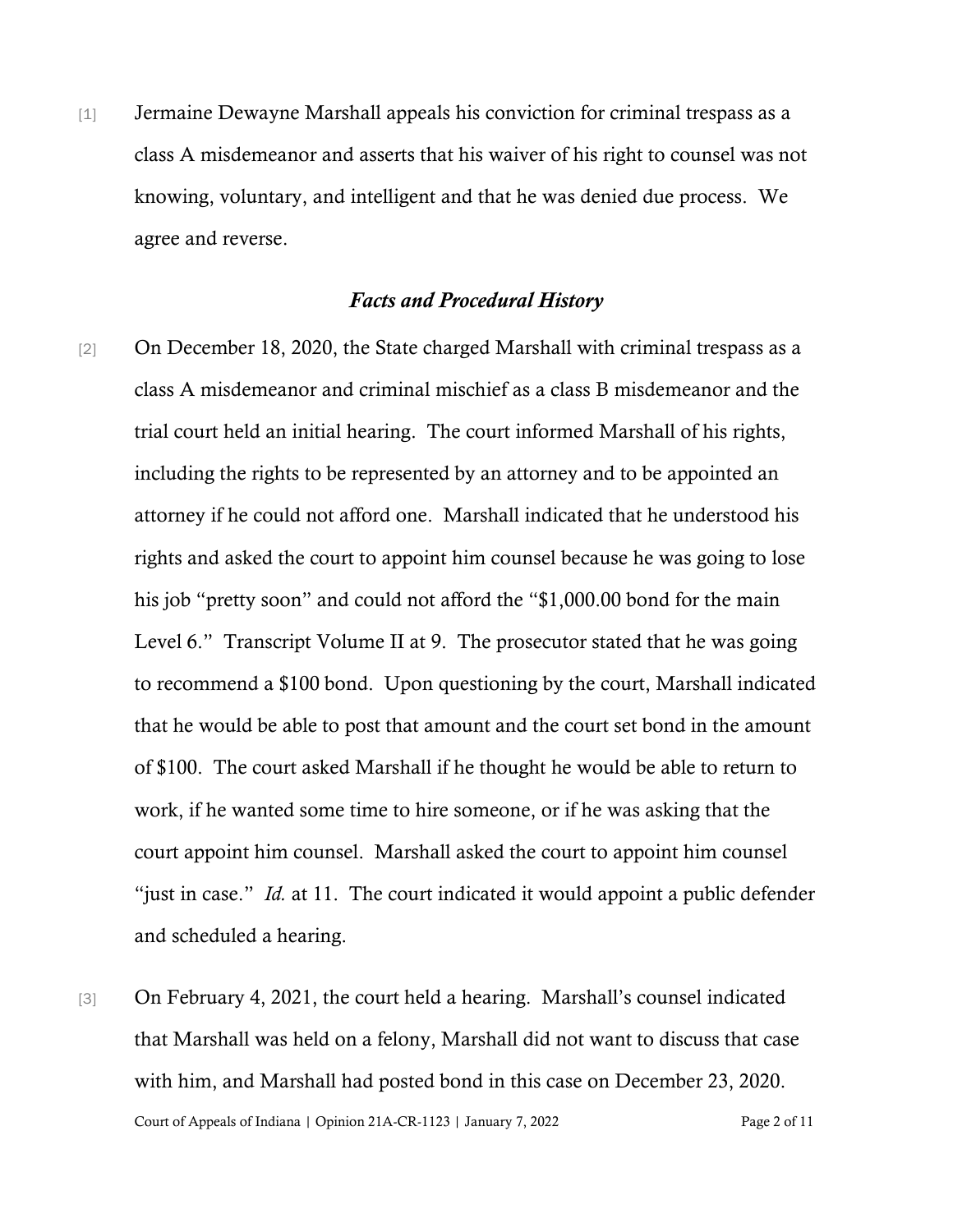[4] On March 18, 2021, the court held a pretrial conference. Marshall's counsel stated that there had "been an offer made," he relayed the offer to Marshall, and Marshall had asked that counsel's appointment be rescinded and that he proceed *pro se*. *Id.* at 17. The court asked: "Is that correct, Mr. Marshall?" *Id.* Marshall answered affirmatively. The court discharged the public defender and asked Marshall how he would like to proceed. The following exchange then occurred:

> [Marshall]: Your Honor, that's the thing I need to address the Court with. Because at the moment I've had two officers here at the County jail, Clark and Harmon, tell me that they're going to stop representing myself. They told me to take a plea agreement.

> BY THE COURT: None of that matters to me. Do you want to set it for trial?

[Marshall]: I'm just letting you know, Your Honor, that I –

BY THE COURT: Give me a trial date.

[Prosecutor]: Judge, show our offer rescinded, please.

BY THE COURT: Okay, the offer is rescinded and the trial date will be  $-$ 

[Marshall]: Also, Your Honor, I need the information. I have not received any information, the affidavit or nothing like that. I've had officers intimidate me and obstruction of justice.

BY THE COURT: Okay, you need to stop talking.

BY THE COURT REPORTER: May 13<sup>th</sup> at 10:00.

BY THE COURT: May 13<sup>th</sup> at 10:00 A.M. State, can you provide information to him?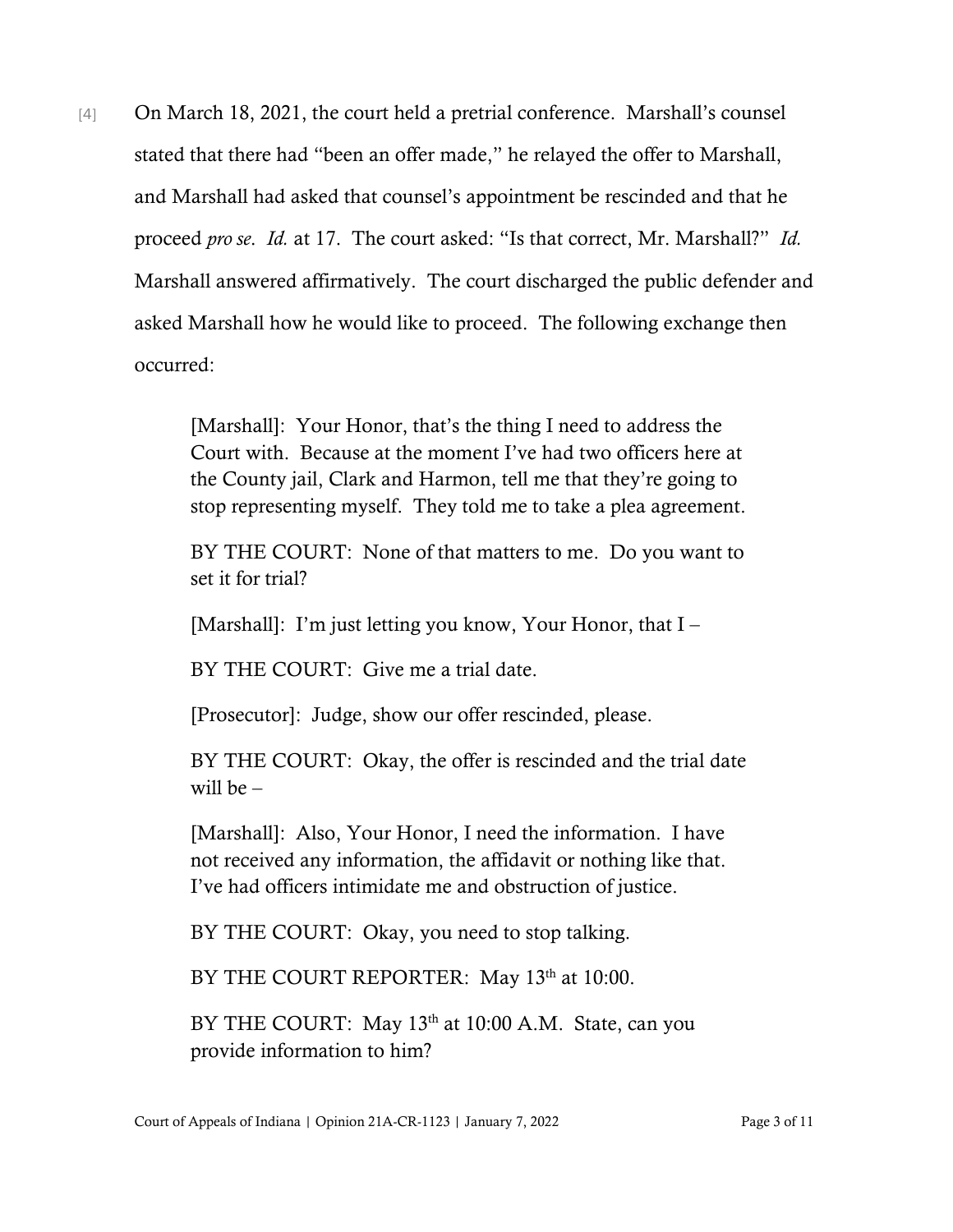[Prosecutor]: I'll see how we can get discovery to the jail.

BY THE COURT: We'll have the Prosecutor send you your case file from the Clerk, or somehow give you access to that. Okay, May 13th at 10:00 A.M.

*Id.* at 17-18.

[5] On May 13, 2021, the court held a bench trial. The prosecutor stated that he did not have enough witnesses on the criminal mischief charge and was going to proceed only on the trespass charge. The court asked Marshall if he was going to represent himself, and Marshall stated: "Yes, sir. Our last Court proceeding I asked you to have the State to please give me all – . . . ." *Id.* at 20. The court then stated:

> I'm just back at the attorney part right now. We can talk about that other stuff in a minute. I'm going to go through this waiver of Counsel and declaration of the desire to proceed pro se. So that you understand, a Defendant who chooses to represent himself will not be given special consideration. A Defendant who chooses to represent himself cannot later make a claim that there was not the proper assistance of Counsel. And a person who represents himself is held to the same rules of evidence and rules of procedure as if he were a trained attorney. An attorney has skills, expertise, and training not possessed by a non-lawyer. The decision to represent yourself is almost always unwise. The defense of your case may be harmful to your case, more harmful than helpful to it. The State will be represented by an experienced professional legal attorney throughout the entire trial. Do you understand that you'll not receive any special treatment if you represent yourself? Do you understand that?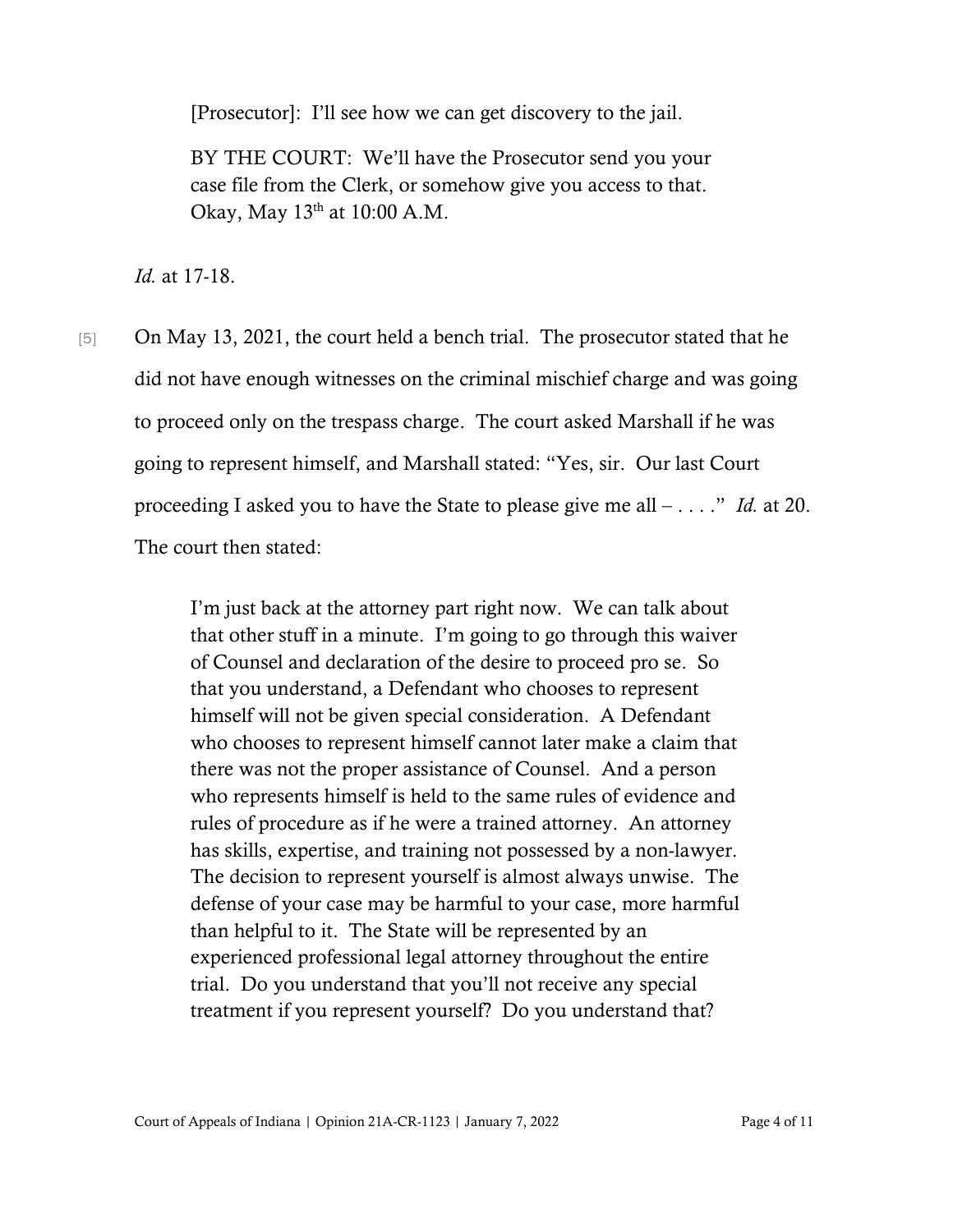*Id.* at 20-21. Marshall answered affirmatively. The court stated: "And concerning the conduct of your case the Court cannot aid you or give you any help that is also not given to the Prosecutor. Do you understand that?" *Id.* at 21. Marshall answered affirmatively. The court stated:

So you'll be responsible for preparing and presenting a proper defense. This obligation extends to, but is not limited to the following. You have to prepare all the appropriate pleadings. You must investigate and interrogate witnesses if you chose to do so. Being in custody it's extremely difficult for you to investigate the case and interrogate witnesses in advance of the trial. You have to identify and gather all the appropriate evidence that may help with your case, if any exists. You're responsible for examining and cross-examining witnesses at the trial. And you're responsible for recognizing objectionable prejudicial evidence and testimony and you'll be responsible for making the objections thereto. The Court will not grant you a continuance during the trial so that you can have an attorney. Do you understand all of that?

*Id.* at 21. Marshall answered affirmatively. The court asked him if he still wished to proceed on his own, and he answered affirmatively.

[6] The court referenced the "preliminary matter" Marshall wanted to discuss and the following exchange occurred:

> [Marshall]: Yes, sir. Our last court proceeding I asked that you ask the State to provide me with all witness statements and all affidavits or anything. You asked the State to do that in my last video proceeding from the jail and I have not received anything from the State. I have not received any witness statements from the officers or the people who are involved in this case. I haven't received any affidavits.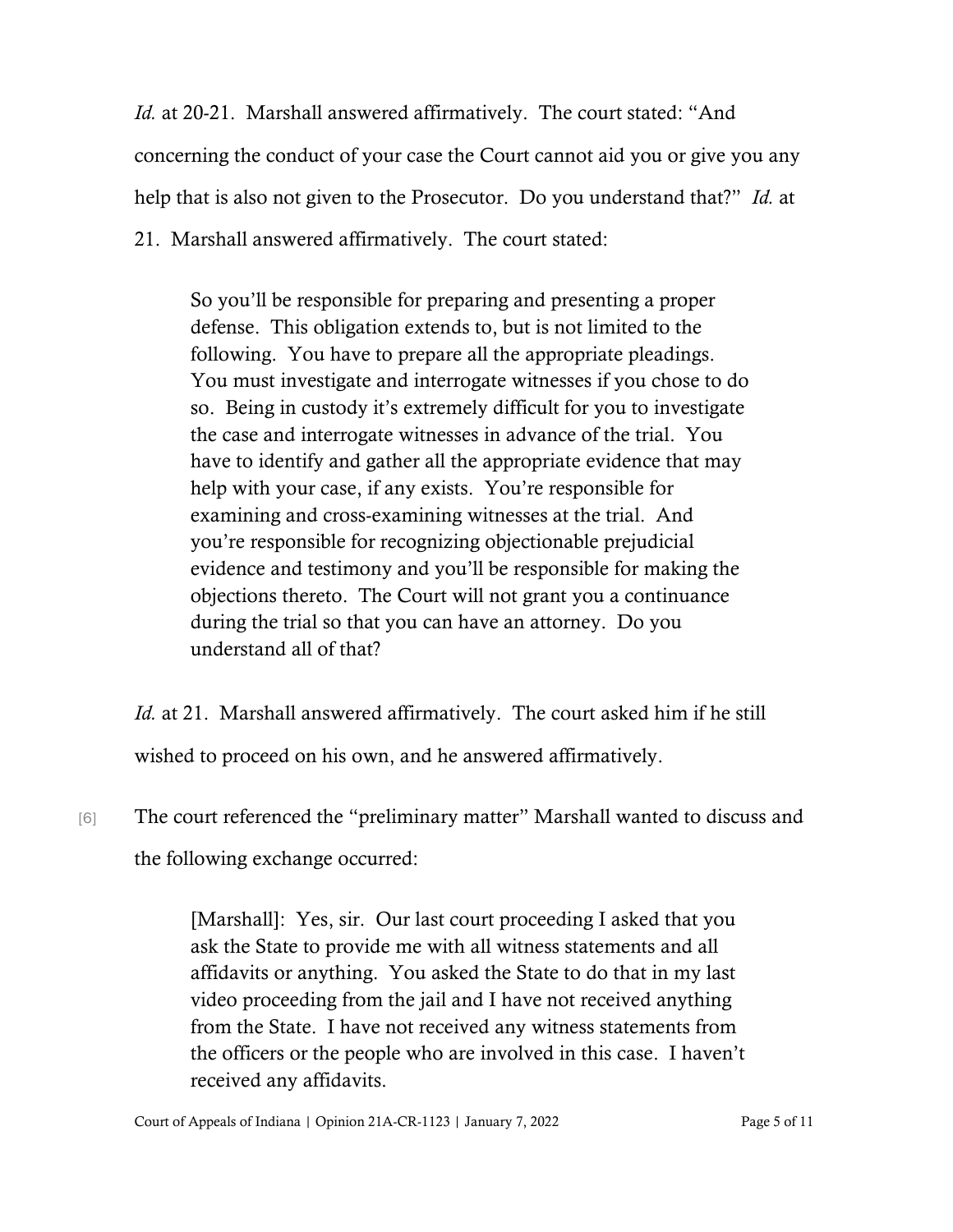BY THE COURT: All of those things would've been in the Court's file. That would be available through the Clerk. So by choosing to represent yourself and being in custody it made it difficult for you having access to that. So the State did everything that they were supposed to do here by filing the affidavits with the Clerk's Office and those are public records. You could've gained access to those at any time. As you were advised, being in custody makes that extremely difficult but that's a choice that you have made. So we'll go ahead and move forward with the trial here today.

*Id.* at 22.

[7] The State presented the testimony of two witnesses. During closing argument, Marshall stated in part:

> First off, the Defense would like to say that once again that I requested to have all evidence, all affidavits, and anything having to do, tangible evidence, items, to do with this case has not been given to me. Last Court proceeding that you told the Prosecution to give it to me at the jail, I did not get it.

*Id.* at 30.

[8] The prosecutor stated: "I'd just for the record affirm what the Court said. Everything that I might have is a PC affidavit that's in the Court's file." *Id.* The prosecutor confirmed that the criminal mischief count was dismissed. The court then found Marshall guilty of criminal trespass as a class A misdemeanor and immediately sentenced him to 180 days executed in the Vanderburgh County Jail.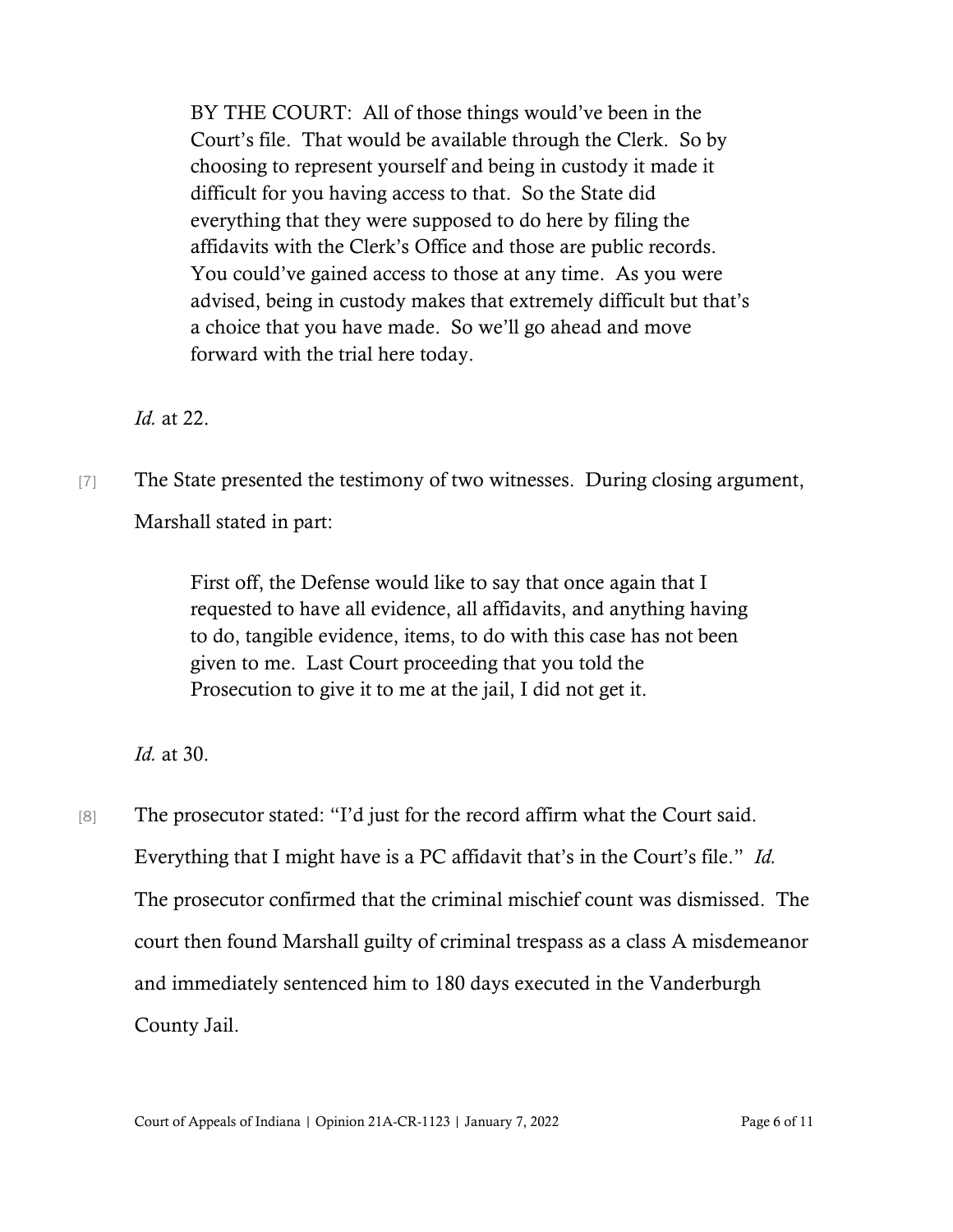## *Discussion*

- [9] Marshall argues that his waiver of his right to counsel was not knowing, voluntary, and intelligent, and that he was denied fundamental fairness and due process of law. He asserts that the trial court discharged his public defender and accepted his waiver of his right to counsel before giving any advisement under *Faretta v. California*, 422 U.S. 806, 95 S. Ct. 2525 (1975). He contends that he informed the court that he had not been provided necessary discovery and that the court's promise to provide him discovery went unfulfilled. He quotes *Griffith v. State*, 59 N.E.3d 947, 954 n.2 (Ind. 2016), in which the Indiana Supreme Court noted: "It is quite possible that the State could violate a pro se prisoner's due process rights by providing discovery solely in a format it knows the prisoner has no means of accessing. We hope never to see such a case."
- [10] Generally, the Sixth Amendment, applicable to the states through the Fourteenth Amendment, guarantees a criminal defendant the right to counsel before he may be tried, convicted, and punished. *Hopper v. State*, 957 N.E.2d 613, 617 (Ind. 2011). This protection also encompasses an affirmative right for a defendant to represent himself in a criminal case. *Id.* The relevant inquiry is whether a sufficient advisement was given at the time defendant sought to waive his right to counsel. *See United States v. Balough*, 820 F.2d 1485, 1489 (9th Cir. 1987) (holding that the relevant inquiry was whether the defendant "understood the dangers and disadvantages of self-representation at the time he sought to waive his right to counsel"). The Indiana Supreme Court has held that "[w]hen a defendant asserts the right to self-representation, the court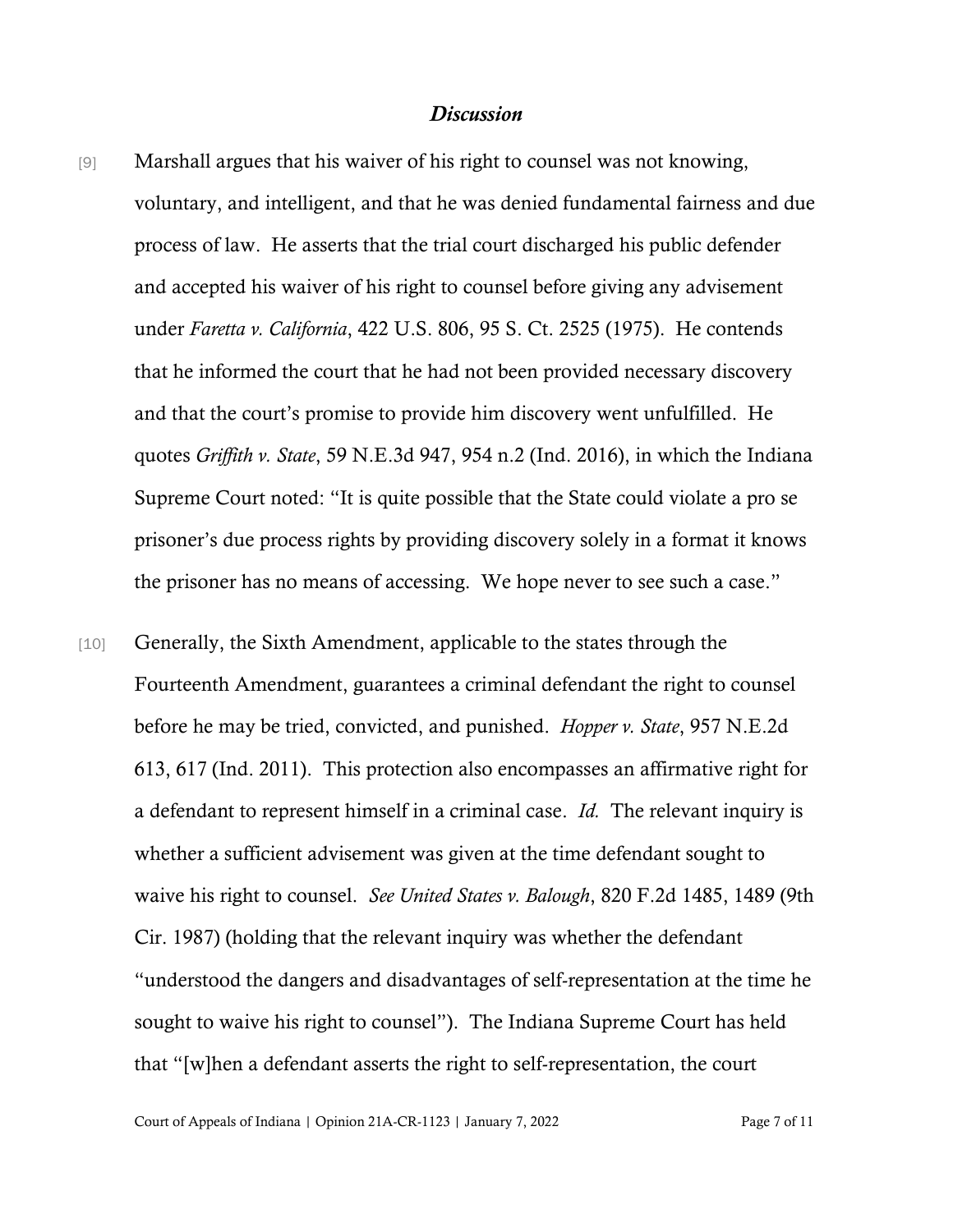should tell the defendant of the 'dangers and disadvantages of selfrepresentation.'" *Poynter v. State*, 749 N.E.2d 1122, 1126 (Ind. 2001) (quoting *Faretta v. California*, 422 U.S. 806, 835, 95 S. Ct. 2525, 2541 (1975)). When a criminal defendant waives his right to counsel and elects to proceed *pro se*, we must decide whether the trial court properly determined that the defendant's waiver was knowing, intelligent, and voluntary. *Jones v. State*, 783 N.E.2d 1132, 1138 (Ind. 2003). Waiver of assistance of counsel may be established based upon the particular facts and circumstances surrounding the case, including the background, experience, and conduct of the accused. *Id.* There are no prescribed "talking points" the court is required to include in its advisement to the defendant; it need only come to a considered determination that the defendant is making a voluntary, knowing, and intelligent waiver. *Poynter*, 749 N.E.2d at 1126. The defendant should be made aware of the dangers and disadvantages of self-representation, so that the record will establish that he knows what he is doing and his choice is made with eyes open. *Leonard v. State*, 579 N.E.2d 1294, 1295 (Ind. 1991).

[11] The Indiana Supreme Court has held "experience has shown that day of trial assertions of the self-representation right are likely to lead to a rushed procedure, increasing the chances that the case should be reversed because some vital interest of the defendant was not adequately protected." *Russell v. State*, 270 Ind. 55, 62, 383 N.E.2d 309, 314 (1978) (citing *Wallace v. State*, 172 Ind. App. 535, 361 N.E.2d 159 (1977), *trans. denied*). *See also Wright v. State*, 168 N.E.3d 244, 259 (Ind. 2021) ("By requiring a defendant to assert his right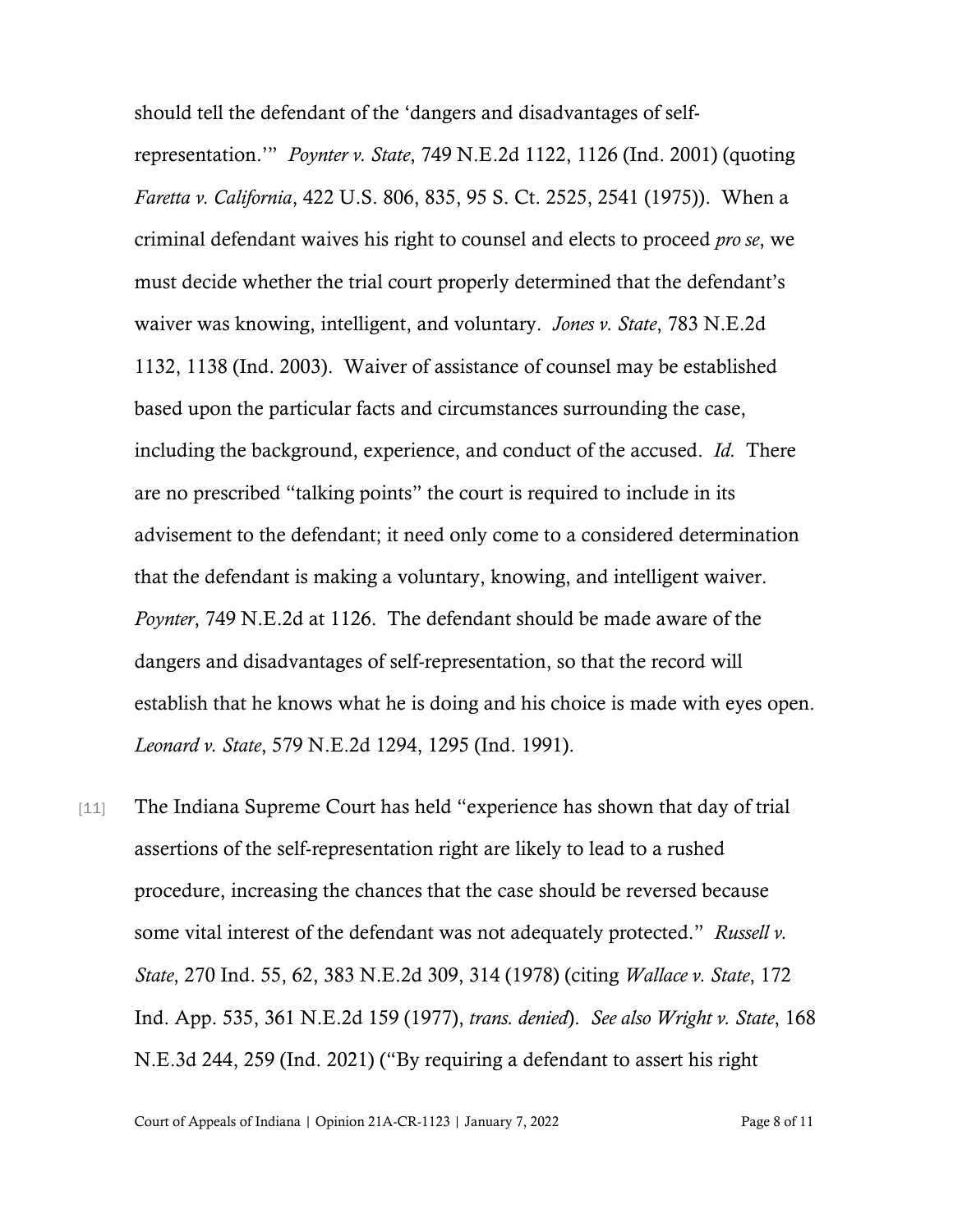'within a reasonable time prior to the day on which the trial begins,' a trial court can avoid a 'rushed procedure,' thereby decreasing 'the chances that the case should be reversed because some vital interest of the defendant was not adequately protected.'") (quoting *Russell*, 270 Ind. at 62, 383 N.E.2d at 314), *cert. pending*.

- [12] At the March 18, 2021 pretrial conference when Marshall indicated that he wished to proceed *pro se*, the trial court did not inform him of any of the dangers and disadvantages of self-representation. Rather, Marshall informed the court that he had not received "any information, the affidavit or nothing like that," the prosecutor stated that "I'll see how we can get discovery to the jail," and the court then assured Marshall: "We'll have the Prosecutor send you your case file from the Clerk, or somehow give you access to that." Transcript Volume II at 18.
- [13] On May 13, 2021, which was the day of the bench trial, Marshall indicated he had not received any information, and the court stated that "by choosing to represent yourself and being in custody it made it difficult for you having access to that" and "being in custody makes that extremely difficult but that's a choice that you have made. So we'll go ahead and move forward with the trial here today." *Id.* at 22. During closing argument, Marshall again stated that he did not receive the information the court had previously instructed the prosecutor to provide to him. The prosecutor did not dispute Marshall's statement and merely stated "[e]verything that I might have is a PC affidavit that's in the Court's file." *Id.* at 30.

Court of Appeals of Indiana | Opinion 21A-CR-1123 | January 7, 2022 Page 9 of 11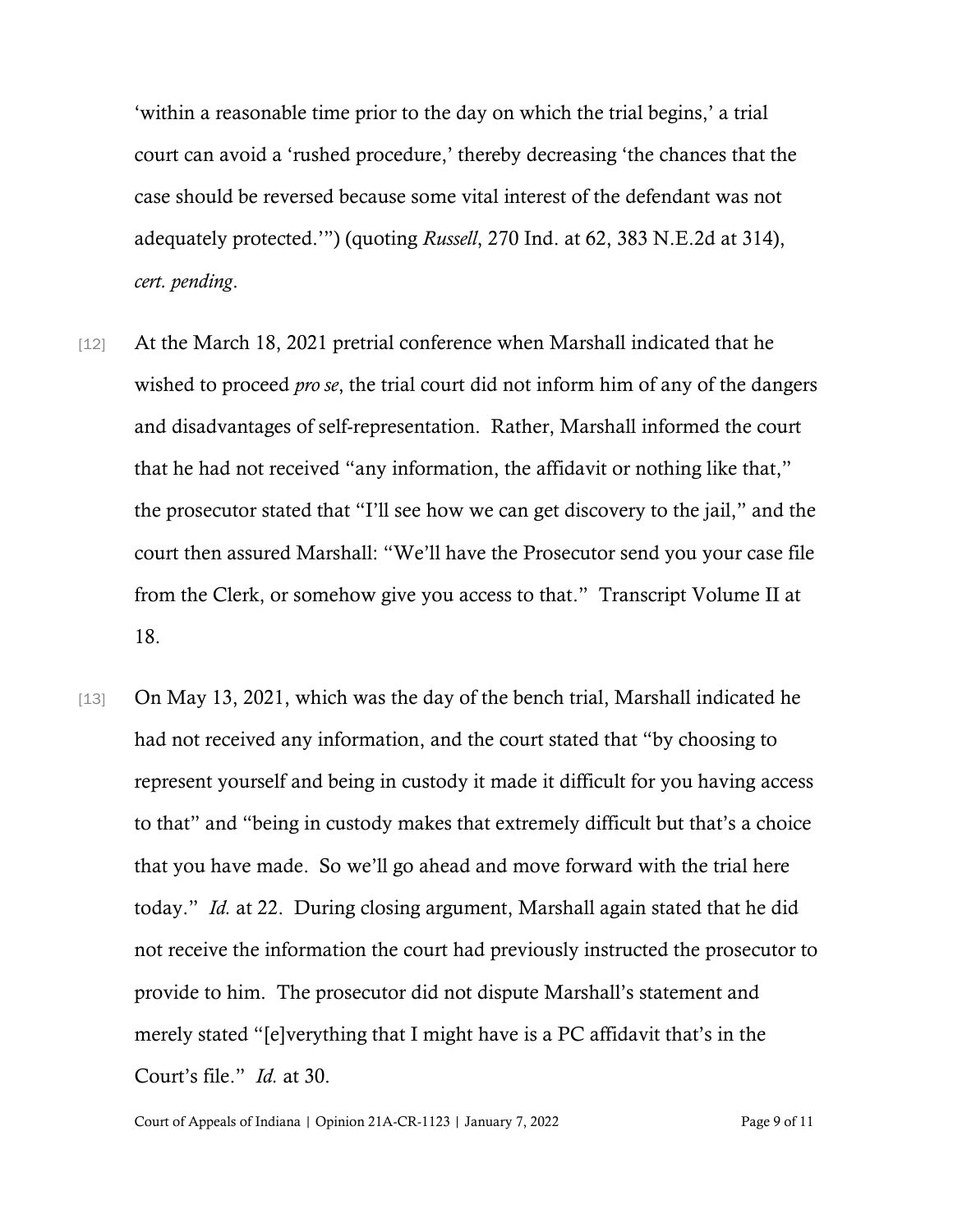- [14] The Fourteenth Amendment to the United States Constitution provides that no state shall "deprive any person of life, liberty, or property, without due process of law . . . ." The phrase expresses the requirement of "fundamental fairness." *Lassiter v. Dep't of Soc. Servs. of Durham Cty., N.C.*, 452 U.S. 18, 24, 101 S. Ct. 2153, 2158 (1981). Fundamental fairness involves meaningful access to the courts, including through discovery, and through a knowing, voluntary, and intelligent waiver of the right to counsel at all significant phases of criminal proceedings, including trial and sentencing. *See Rutledge v. State*, 525 N.E.2d 326, 327 (Ind. 1988) ("The Sixth Amendment guarantees an accused the right to counsel at all critical stages of prosecution."); *Puckett v. State*, 843 N.E.2d 959, 965 (Ind. Ct. App. 2006) (holding that "a defendant has a right to counsel at all critical stages of a criminal proceeding against him" and "it is well settled that sentencing is a critical stage of the proceedings at which a defendant is entitled to representation by counsel").
- [15] We also note that Indiana's Code of Judicial Conduct Rule 2.8(B) requires judicial officers to be "patient, dignified, and courteous to litigants . . . ." While the pressure on trial courts to manage cases is immense, the requirement of Rule 2.8(B) is not optional, nor does it conflict with Rule 2.5. *See* Comment [1] to Ind. Code of Jud. Conduct, Rule 2.8 ("The duty to hear all proceedings with patience and courtesy is not inconsistent with the duty imposed in Rule 2.5 to dispose promptly of the business of the court. Judges can be efficient and businesslike while being patient and deliberate.")